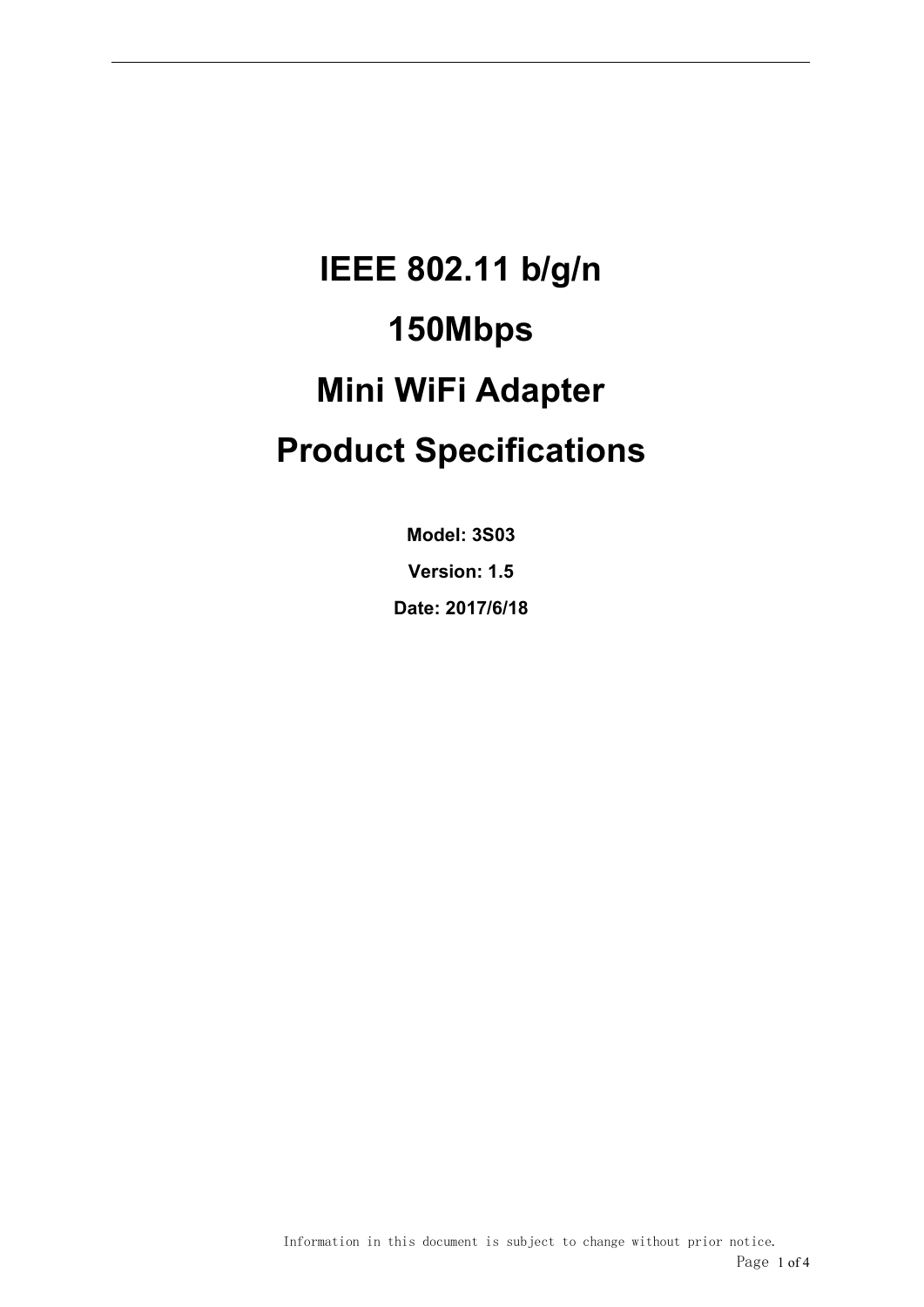# **1. Introduction**

This mini profile WLAN module supporting IEEE 802.11 b/g/n standards with USB connector supporting USB 2.0 interface.





Model: GWF-3S03

## **1.1 Scope:**

The GWF-3S03 is a highly integrated MAC/BBP and 2.4GHz RF/PA/LNA single chip with 150Mbps PHY rate supporting. It fully complies with IEEE802.11n and IEEE802.11b/g feature rich wireless connectivity at high standards, delivers reliable, cost-effective, throughput form an extended distance. The optimized RF architecture and baseband algorithms provide superb performance and low power consumption. The intelligent MAC design deploys a high efficient DMA engine and hardware data processing accelerators without overloading the host processor.

The GWF-3S03 is designed to support standard based features in the areas of security, quality of service and international regulation, giving end users the greatest performance anytime in any circumstance. The very small and compact WLAN adapter design is good for wireless connectivity of products with confined space or for portable application.

# **1.2 Features**

- 802.11b: 1, 2, 5.5, 11Mbps;
- 802.11g: 6, 9, 12, 18, 24, 36, 48, 54Mbps
- 802.11n: (20MHz) MCS0-7, Support up to 72Mbps

(40MHz) MCS0-7, Support up to 150Mbps

- OFDM, Peak rate 150Mbps, Peak throughput 90Mbps.
- Security support for 64/128 WEP, WPA, WPA2, TKIP, AES
- Operates in 2.4GHz frequency bands. Power Management

## **2. Product Information**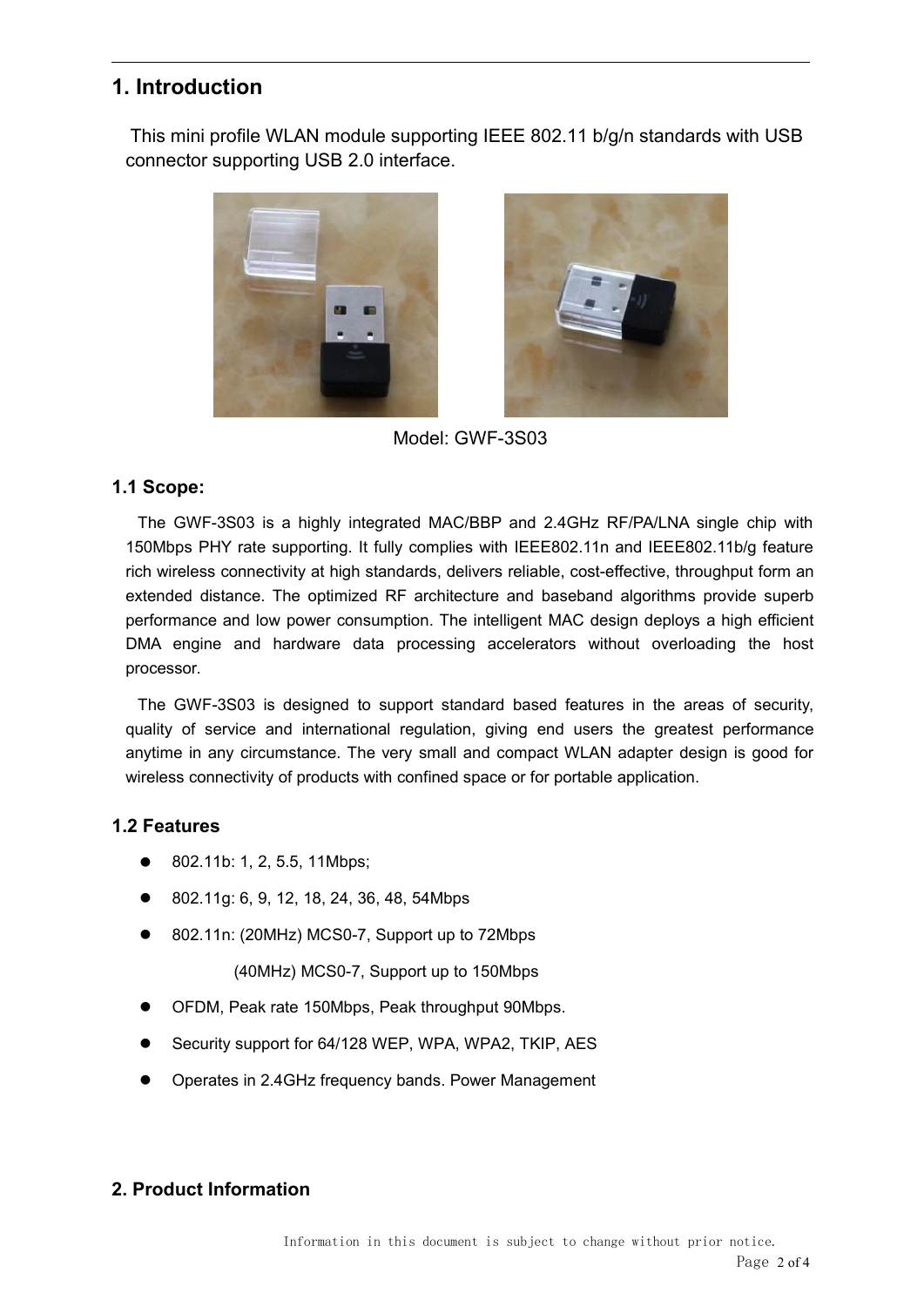#### **2.1 Block Diagram**





#### **2.2 Outline Information**



Reference packing information:



Note: The pictures are for reference only.

#### **2.3 Software and system Information**

| <b>Operation System</b>      | <b>CPU Supplier</b> | <b>Driver</b> |
|------------------------------|---------------------|---------------|
| Linux 2.4/2.6                | ARM, MIPSII         | Available     |
| Windows 2000/XP/Vista/7      | X86 Platform        | Available     |
| Mac OS X 10.3/10.4/10.5/10.6 | N/A                 | Available     |